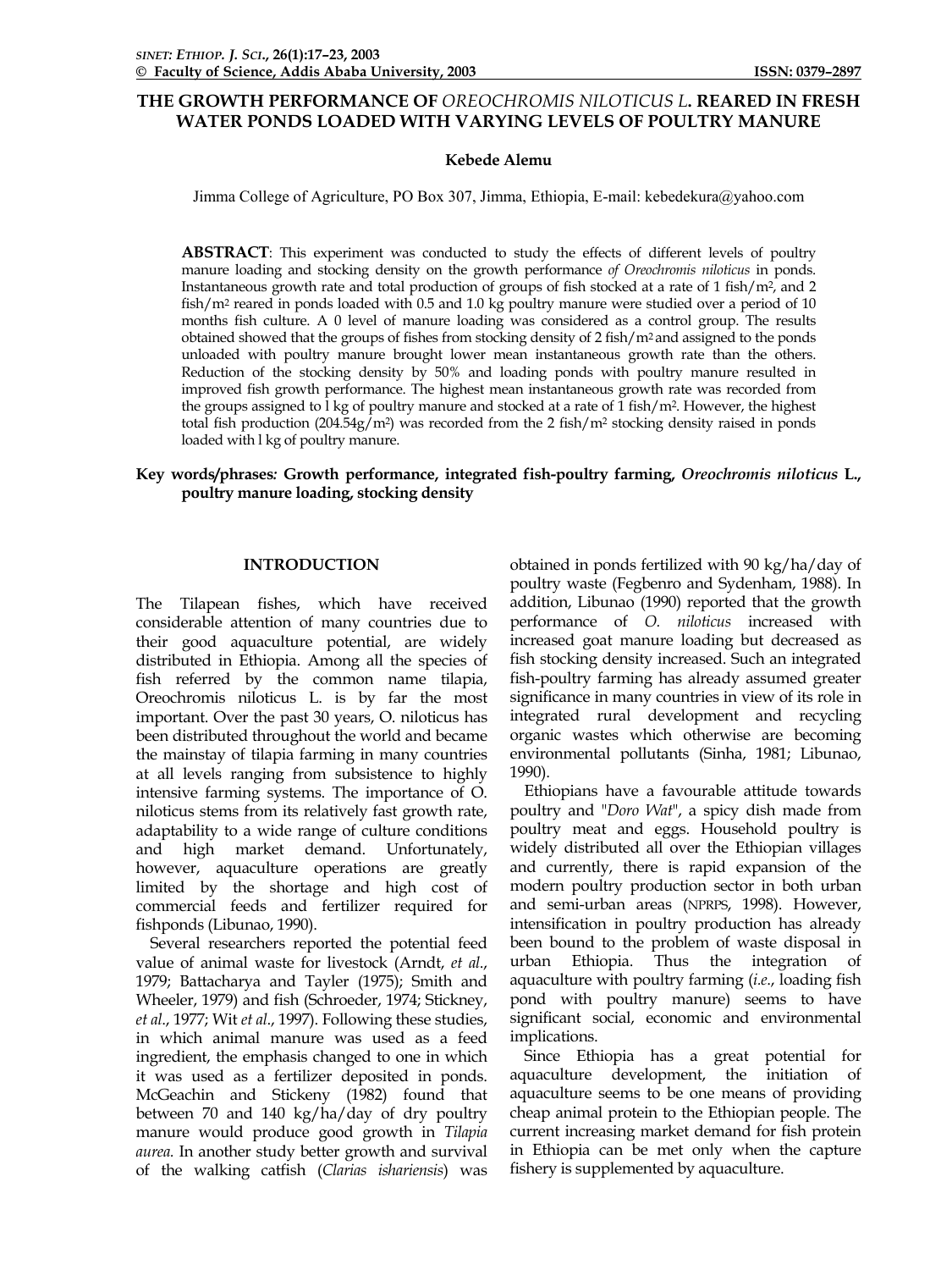Hence, the major objective of this pond experiment was, to study the effect of different levels of poultry manure loading and stocking density on the growth performance of *O. niloticus* in ponds.

# **MATERIALS AND METHODS**

## *Description of experimental ponds*

The study was conducted in Jimma, 335 km southwest of Addis Ababa, at an altitude of 1700 m. The mean daily temperature and annual rainfall of the study area is 19.15°C and 129.45 mm, respectively (Jimma Meteorological Station). The soils are loamy clay, acidic and low in organic matter content.

 A total of twelve experimental ponds, each with an area of 30-meter square and average depth of 75 cm and sloped walls were constructed for the study. Pipes of 10 cm diameters were fitted to each pond to be used as water inlet and overflow. A screen of mesh wire (2 mm) was fixed to each of the water inlet and overflow pipes to prevent the entrance of wild fish and escape of experimental fish. A layer of fertile soil (top soil) was spread over the surface of the bottom of the pond to promote pond soil fertility. The study site was fenced with mesh and barbed wires to keep out predators. Each pond was filled with adequate water from Aweitu River. More water was added to each pond twice a day throughout the study period to compensate for water lost by seepage and evaporation.

#### *Experimental design*

 First a total of 180 juvenile *O. niloticus L*. were randomly selected and divided into six groups of 30 fishes each, with initial group (mean) weight and length ranging between 6.23-6.93g and 6.62- 6.87 cm, respectively. Each group was randomly stocked to one of the six experimental ponds and randomly assigned to one of the two treatments, namely 0.5 and l kg of poultry manure loaded every other day and to the control group. These represented a stocking density of 1 fish/m2. In a similar way a group of 60 fish  $(2 \text{ fish/m}^2)$  were introduced to the remaining six experimental ponds and randomly assigned to the control and one of the two levels of poultry manure loading. Thus, three levels of poultry manure loading and two different stocking densities were studied using completely randomised design with two replications.

 The poultry manure (of layers leghorn chicks) used in the study was obtained from the poultry farm of Jimma College of Agriculture. The composition of the manure was 23% crude protein, 69% organic matter, 85.3% dry matter, and 30% ash determined according to the proximate method of Analysis (AOAC, 1955).

 Growth performance of treatments was compared using parameters such as instantaneous growth rate and total production.

### *Sampling and measurements*

 Fish were sampled monthly from December 1998 to September 1999 using 10 m long beach seine with 0.6 mm stretched mesh. Sample size used comprised 19–30 and 43–60 fish for the 30 and 60 fish stocking densities, respectively. Body weights were measured using beam balance and total length was measured using measuring board. During each sampling occasion fish were caught, measured and returned to the ponds.

 Total length was expressed as the distance from the tip of the snout to the end of the caudal fin. Instantaneous growth rate was calculated using the formula:

$$
\ln
$$
 (final size) -  $\ln$  (initial size)/  $\Delta t$ 

Total production was determined using the formula:

$$
P = G \times B = \ln (\text{size final}) - \ln (\text{initial size}) / \triangle t
$$
  
 
$$
\times (N_{\text{final}} \times W_{\text{final}}) \times (N_{\text{initial}} \times W_{\text{initial}}) / 2
$$

#### **RESULTS AND DISCUSSION**

## *Effects of poultry manure and stocking density on growth performance of* **O. niloticus**

The parameters used in this study (such as instantaneous growth rate and total production) are summarized values for which standard error values cannot be computed. Therefore, differences of statistical significance between treatments were not possible to establish.

 The growth performance of the groups of experimental fish assigned to different rates of poultry manure and fish stocking densities are shown in Table 1 and Figures 1, 2 and 3. The growth curves of the three-manure loading rates (Figs 1 and 2) show better performance in growth per fish for the highest level of manure loading. On the other hand, the bar graphs of the two stocking densities (Fig. 3) show that fish in the denser ponds (*i.e*., 2 fish/m2) gained more weight and length than their counterparts in the lower density ponds. Consequently, total production of more densely stocked ponds were about one and a half times as high as those of the less densely stocked ponds (Table 1).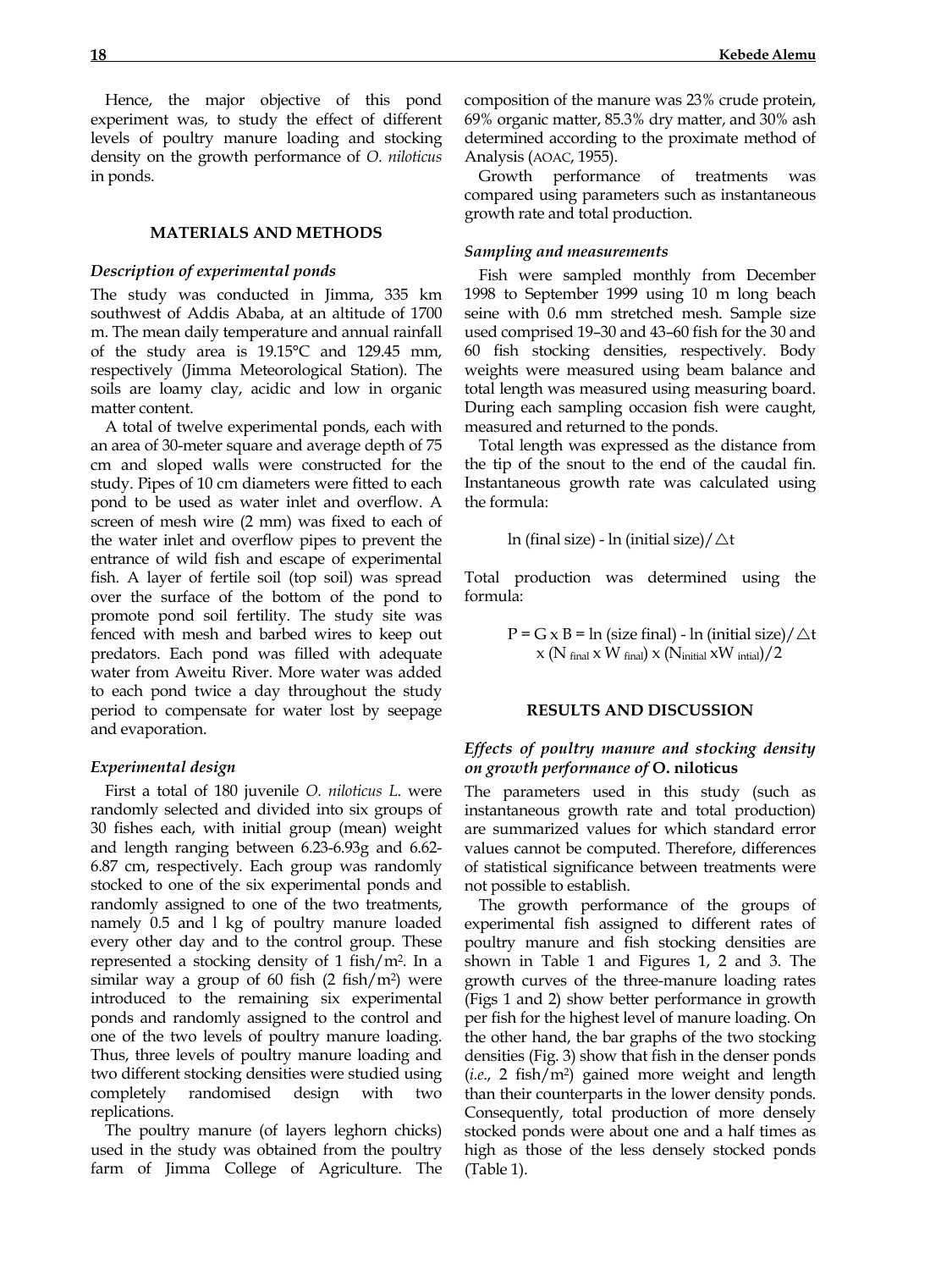.

### **Table 1.**. **Growth performance of the experimental fish placed in ponds loaded with different levels of poultry manure at two different stocking densities.**

|                                      | 30 fish stocking density<br>Treatments |                               |                               | 60 fish stocking density<br>Treatments |                              |                              |
|--------------------------------------|----------------------------------------|-------------------------------|-------------------------------|----------------------------------------|------------------------------|------------------------------|
|                                      | $T_1$                                  | T <sub>2</sub>                | T <sub>3</sub>                | T <sub>4</sub>                         | T <sub>5</sub>               | T <sub>6</sub>               |
| Mean initial length $(cm) \pm S.E$   | $6.86 \pm 0.13$<br>$n = 60$            | $6.87 \pm 0.02$<br>$n = 60$   | $6.85 \pm 0.12$<br>$n = 60$   | $6.71 \pm 0.08$<br>$n = 120$           | $6.69 \pm 0.08$<br>$n = 120$ | $6.62 \pm 0.08$<br>$n = 120$ |
| Mean final length $(cm) \pm S.E$     | $15.44 \pm 0.2$<br>$n = 52$            | $17.08 \pm 0.34$<br>$n = 53$  | $18.7 \pm 0.37$<br>$n = 52$   | $15.18 \pm 0.16$<br>$n = 97$           | $16.93 \pm 0.19$<br>$n = 95$ | $16.95 \pm 0.17$<br>$n = 97$ |
| Mean initial weight $(gm) \pm S.E$   | $6.93 \pm 0.29$<br>$n = 60$            | $6.91 \pm 0.24$<br>$n = 60$   | $6.91 \pm 0.32$<br>$n = 60$   | $6.45 \pm 0.15$<br>$n = 120$           | $6.35 \pm 0.21$<br>$n = 120$ | $6.23 \pm 0.22$<br>$n = 120$ |
| Mean final weight $(gm) \pm S.E$     | $68.5 \pm 1.87$<br>$n = 52$            | $107.24 \pm 5.33$<br>$n = 53$ | $144.58 \pm 7.71$<br>$n = 52$ | $62.55 \pm 2.14$<br>$n = 97$           | $93.05 \pm 3$<br>$n = 95$    | 105.66±3.04<br>$n = 97$      |
| Instantaneous Growth rate            | 1.008                                  | 1.14                          | 1.2                           | 0.98                                   | 1.12                         | 1.116                        |
| Production $(gm/m^2)$                | 66.83                                  | 115.87                        | 138.1                         | 111.74                                 | 179.23                       | 204.54                       |
| Mortality during the study<br>period | 13.3 %                                 | 11.7 %                        | 13.3 %                        | 19.2 %                                 | 20.8 %                       | 19.2 %                       |



**Fig. 1. Growth in length of** *O. niloticus* **with varying levels of poultry manure loading (PML):** a) Fish stocking density (FSD) = 1 fish/m<sup>2</sup>, b) Fish stocking density (FSD) = 2 fish/m<sup>2</sup>.



**Fig. 2. Growth in weight of** *O. niloticus* **with varying levels of poultry manure loading (PML):**  a) Fish stocking density (FSD) = 1 fish/m<sup>2</sup>, b) Fish stocking density (FSD) = 2 fish/m<sup>2</sup>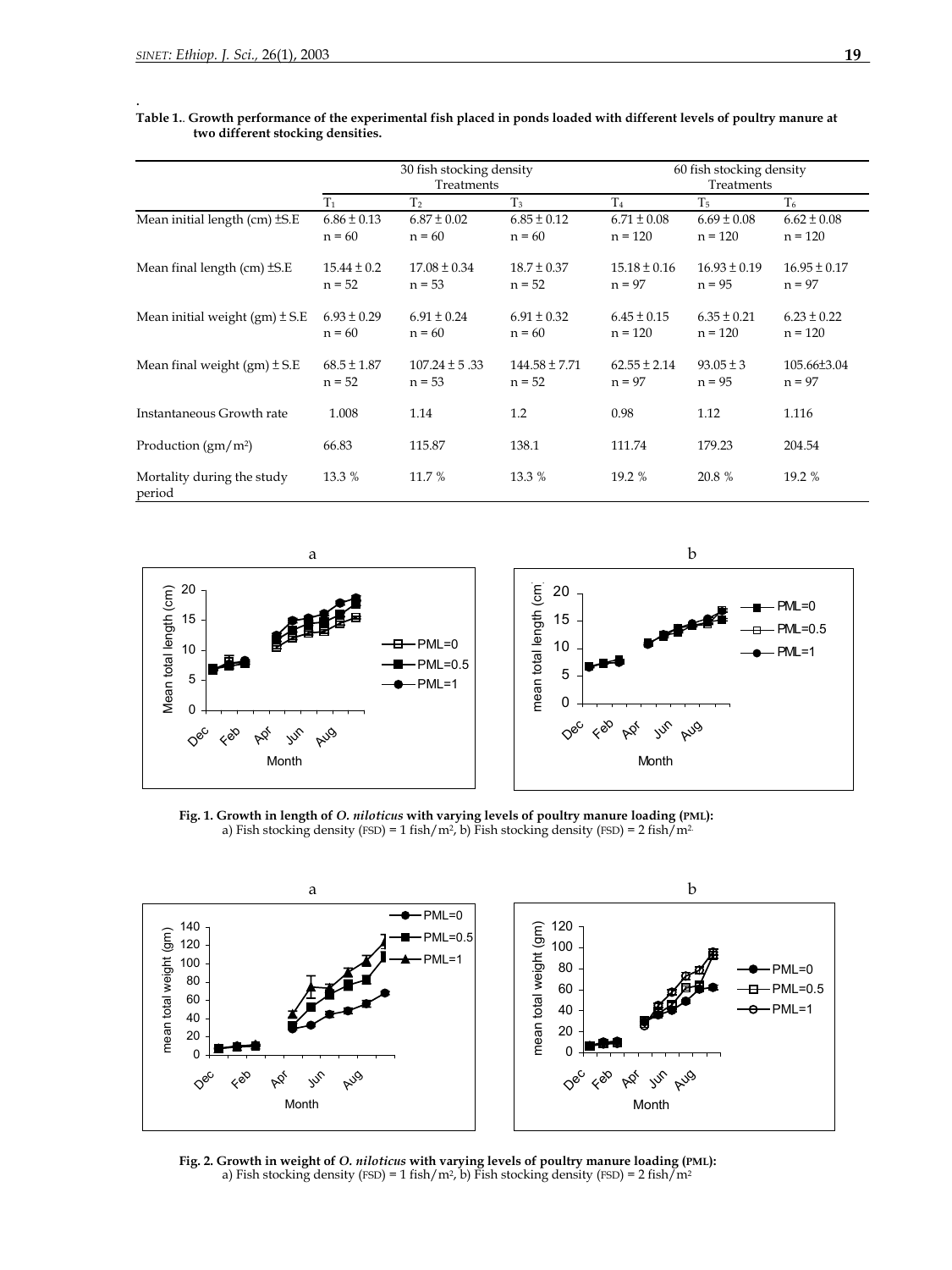

**Fig. 3. Effect of stocking density at different levels of poultry manure loading on mean increase in total length and total weight at the end of the experimental period.**

Along the same stocking density fish raised in ponds receiving poultry manure showed better growth as measured by instantaneous growth rate than those raised in ponds receiving no poultry manure. The highest growth rate (1.2cm/month) was obtained from the groups of fish stocked at a rate of 1 fish/m2 and placed in ponds that received the highest rate of poultry manure. Growth rate decreased when the level of poultry manure loading was decreased. The lowest growth rate (0.98cm/month) was recorded from group of fish in the control ponds that were not loaded with poultry manure and stocked with 2 fish/m2. The results of this study agree with that of Libunao (1990) who reported the best growth from groups of *O. niloticus* assigned to the highest level of goat manure loading in the Philippines. The growth rate of fish assigned to ponds that received poultry manure was markedly greater than the growth rate reported for the same species in natural waters. Yosef Tekle Giorgis (1990) and Kebede Alemu (1995) reported that *O. niloticus* could attain lengths of 8.3 cm and 9.5 cm in Lakes Awassa and Hayq, respectively, over a period of one year. These values approximate growth rates of 0.69 and 0.79 centimetres per month, respectively. According to Stickeny (1994) the high level of nutrients released from manure oxidation could support the growth of extensive phytoplankton. Therefore, the better growth performance of *O. niloticus* that resulted from increased level of poultry manure loading possibly indicates that natural food produced by manure is being efficiently utilized by fish biomass.

The growth trends of the two stocking densities studied showed an inverse relationship between fish growth and number of fish per unit area of pond. A slight advantage in fish growth was evident for the 30-fish stocking density (Fig. 3). According to Libunao (1990) *O. niloticus* raised in ponds stocked at a rate of 1 fish/m2 grew better than those stocked at a rate of 2 fish/m2. Results from another study indicate that the availability of

food is a limiting factor for growth of tilapia species. At high stocking rates of ponds, both individual size and total production rises with increase of food supply while under same food supply growth rate decreases as the stocking rate increases (Lingen, 1959). However, Cridland (1960) from the preliminary trials he conducted to study the effect of crowding on *Tilapia esculenta* reported that the high population density need not have any deleterious effect on growth rate.

In the present study the total production obtained from the different groups varied from 66.8 to 204.5g/m2 (Table 1). Total production increased with increasing rate of poultry manure loading and fish stocking density. The highest production (204.5  $g/m^2$ ) was recorded from the groups assigned to ponds loaded with 1.0 kg of poultry manure and stocking density of 2 fish/m2. The lowest production  $(66.8g/m<sup>2</sup>)$  was recorded from the groups assigned to ponds that did not receive any manure. Within the same rate of poultry manure loading, total production brought by stocking density of 2 fish/m2 was higher than those brought by 1 fish/m2 stocking density by about 48.2–67%. Similar results were reported by Libunao (1990) where densely populated ponds produced better yields than scarcely populated ones. However, the highest production of *O. niloticus* obtained in the present study seemed to be greater when compared to the best yield (1170 kg/ha) reported by Libunao. This is possibly because a longer culture period was used in the current study.

In conclusion, the results of this study showed that loading fishpond with poultry manure and reducing stocking density by 50% resulted in improved growth performance. However, total production increased with increasing poultry manure loading and fish stocking density. Though integrated fish-poultry farming seems to be economically viable and environmentally friendly, further studies are required in the area of determining the optimum level of stocking density